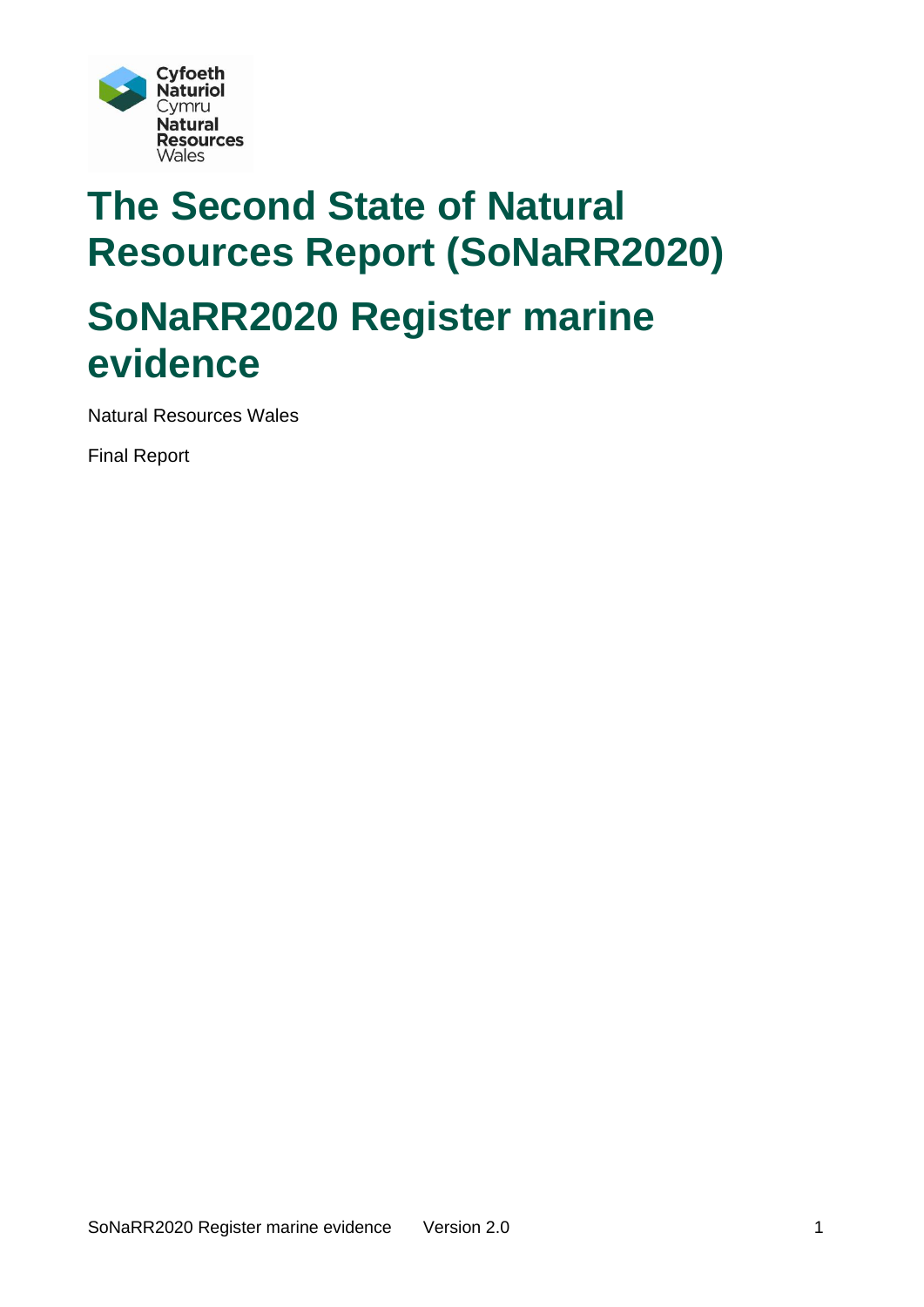# **About Natural Resources Wales**

Natural Resources Wales's purpose is to pursue sustainable management of natural resources. This means looking after air, land, water, wildlife, plants and soil to improve Wales's well-being, and provide a better future for everyone.

# **Evidence at Natural Resources Wales**

Natural Resources Wales is an evidence-informed organisation. We seek to ensure that our strategy, decisions, operations and advice to Welsh Government and others are underpinned by sound and quality-assured evidence. We recognise that it is critically important to have a good understanding of our changing environment.

We will realise this vision by:

- Maintaining and developing the technical specialist skills of our staff;
- Securing our data and information;
- Having a well resourced proactive programme of evidence work;
- Continuing to review and add to our evidence to ensure it is fit for the challenges facing us; and
- Communicating our evidence in an open and transparent way.

#### Title: **SoNaRR2020 Register marine evidence**

Peer Reviews: Internal and external peer review

Restrictions: None

Amendments:

| <b>Document version</b> | Amendment                         |
|-------------------------|-----------------------------------|
| <b>Version 2.0</b>      | Amended pressure 7 and impact 7.1 |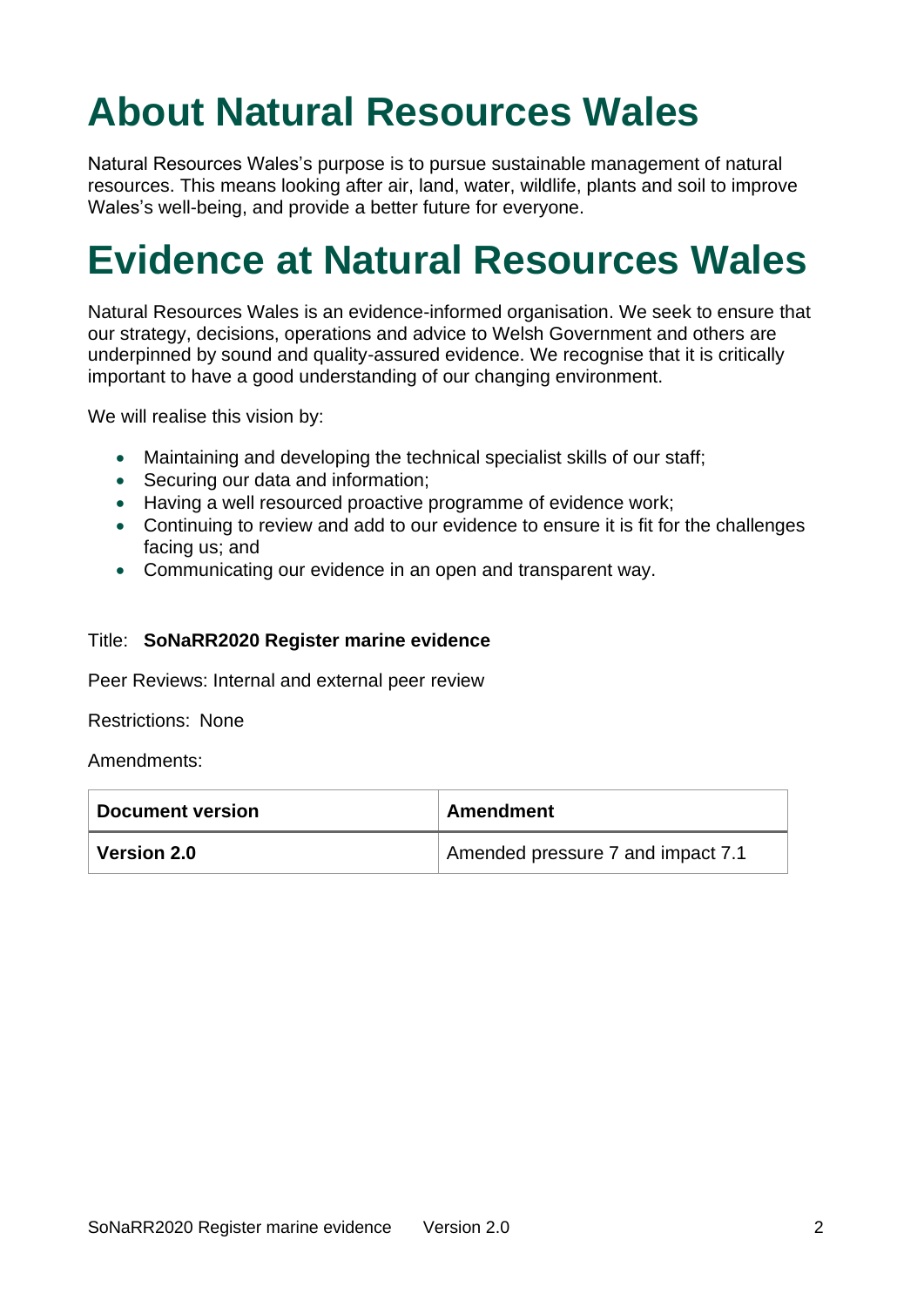# **The Second State of Natural Resources Report (SoNaRR2020) contents**

This document is one of a group of products that make up the second State of Natural Resources Report (SoNaRR2020). The full suite of products are:

**Executive Summary.** Foreword, Introduction, Summary and Conclusions. Published as a series of webpages in December 2020

**The Natural Resource Registers.** Drivers, Pressures, Impacts and Opportunities for Action for eight Broad Ecosystems. Published as a series of PDF documents and as an interactive infographic in December 2020

**Assessments against the four Aims of SMNR.** Published as a series of PDF documents in December 2020:

SoNaRR2020 Aim 1. Stocks of Natural Resources are Safeguarded and Enhanced

SoNaRR2020 Aim 2. Ecosystems are Resilient to Expected and Unforeseen Change

SoNaRR2020 Aim 3. Wales has Healthy Places for People, Protected from Environmental Risks

SoNaRR2020 Aim 4. Contributing to a Regenerative Economy, Achieving Sustainable Levels of Production and Consumption

**The SoNaRR2020 Assessment of Biodiversity.** Published in March 2021

**Assessments by Broad Ecosystem.** Published as a series of PDF documents in March 2021:

Assessment of the Achievement of SMNR: Coastal Margins

Assessment of the Achievement of SMNR: Enclosed Farmland

Assessment of the Achievement of SMNR: Freshwater

Assessment of the Achievement of SMNR: Marine

Assessment of the Achievement of SMNR: Mountains, Moorlands and Heaths

Assessment of the Achievement of SMNR: Woodlands

Assessment of the Achievement of SMNR: Urban

Assessment of the Achievement of SMNR: Semi-Natural Grassland

**Assessments by Cross-cutting theme**. Published as a series of PDF documents in March 2021: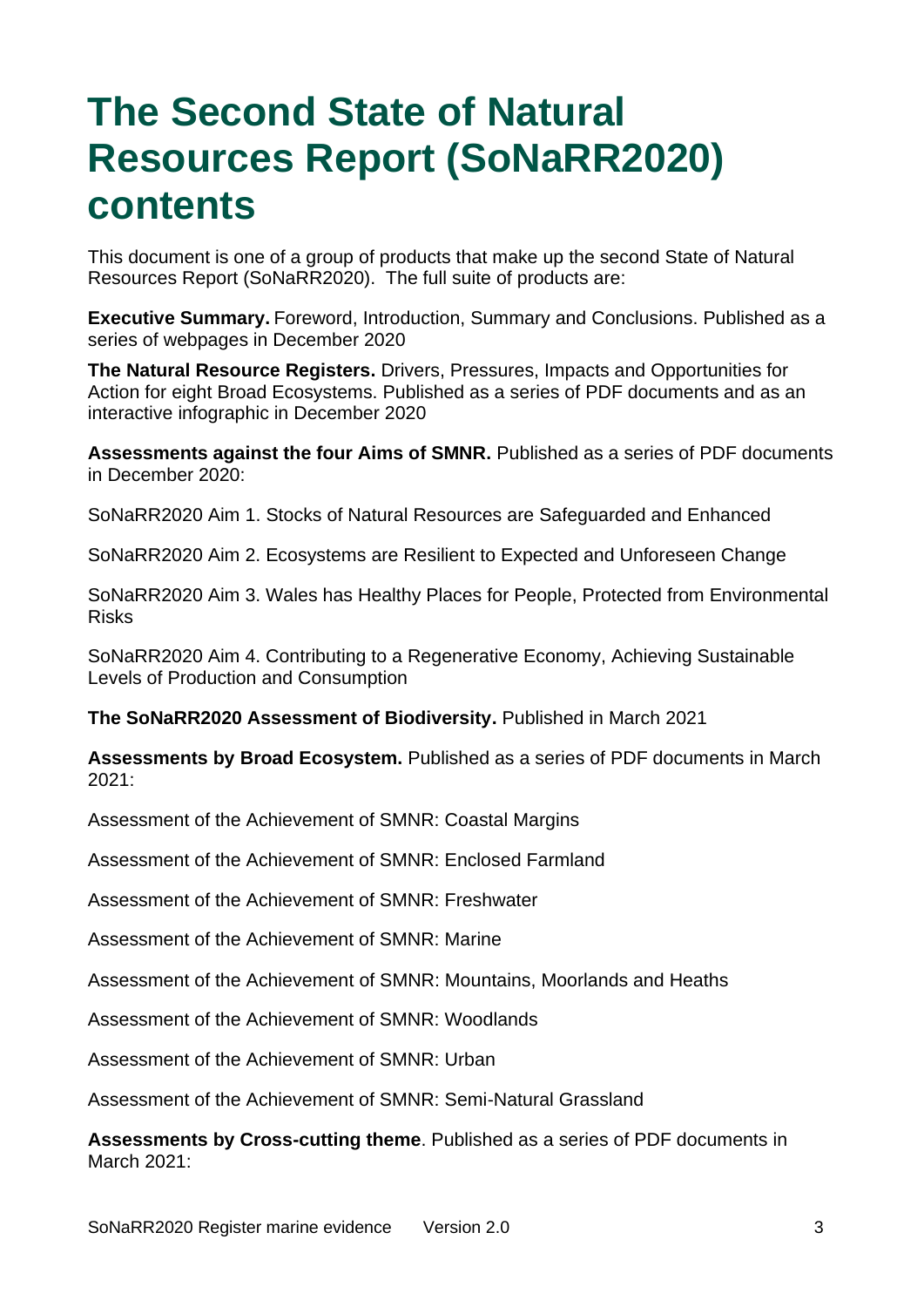Assessment of the Achievement of SMNR: Air Quality

Assessment of the Achievement of SMNR: Climate Change

Assessment of the Achievement of SMNR: Energy Efficiency

Assessment of the Achievement of SMNR: Invasive Non-native Species

Assessment of the Achievement of SMNR: Land use and Soils

Assessment of the Achievement of SMNR: Waste

Assessment of the Achievement of SMNR: Water Efficiency

**Updated SoNaRR evidence needs.** Published in March 2021

**Acronyms and Glossary of terms.** Published in December 2020 and updated in March 2021

### **Recommended citation for this section of the report:**

Natural Resources Wales. 2020. State of Natural Resources Report (SoNaRR): SoNaRR2020 Register marine evidence. Natural Resources Wales.

### **Copyrights**

Unless otherwise stated the content of this report can be used under the [Open](http://www.nationalarchives.gov.uk/doc/open-government-licence/version/3/)  [Government licence](http://www.nationalarchives.gov.uk/doc/open-government-licence/version/3/)

Unless otherwise stated, all graphs, maps, tables and other images are © Natural Resources Wales and database right. All rights reserved.

All maps containing the Wales boundary:

© Natural Resources Wales and database right. All rights reserved. © Crown Copyright and database right 2020. Ordnance Survey licence number 100019741.

All maps containing marine aspects:

© Natural Resources Wales and database right. All rights reserved © British Crown and OceanWise Ltd, 2020. All rights reserved. License No. EK001-20120402. Not to be used for Navigation.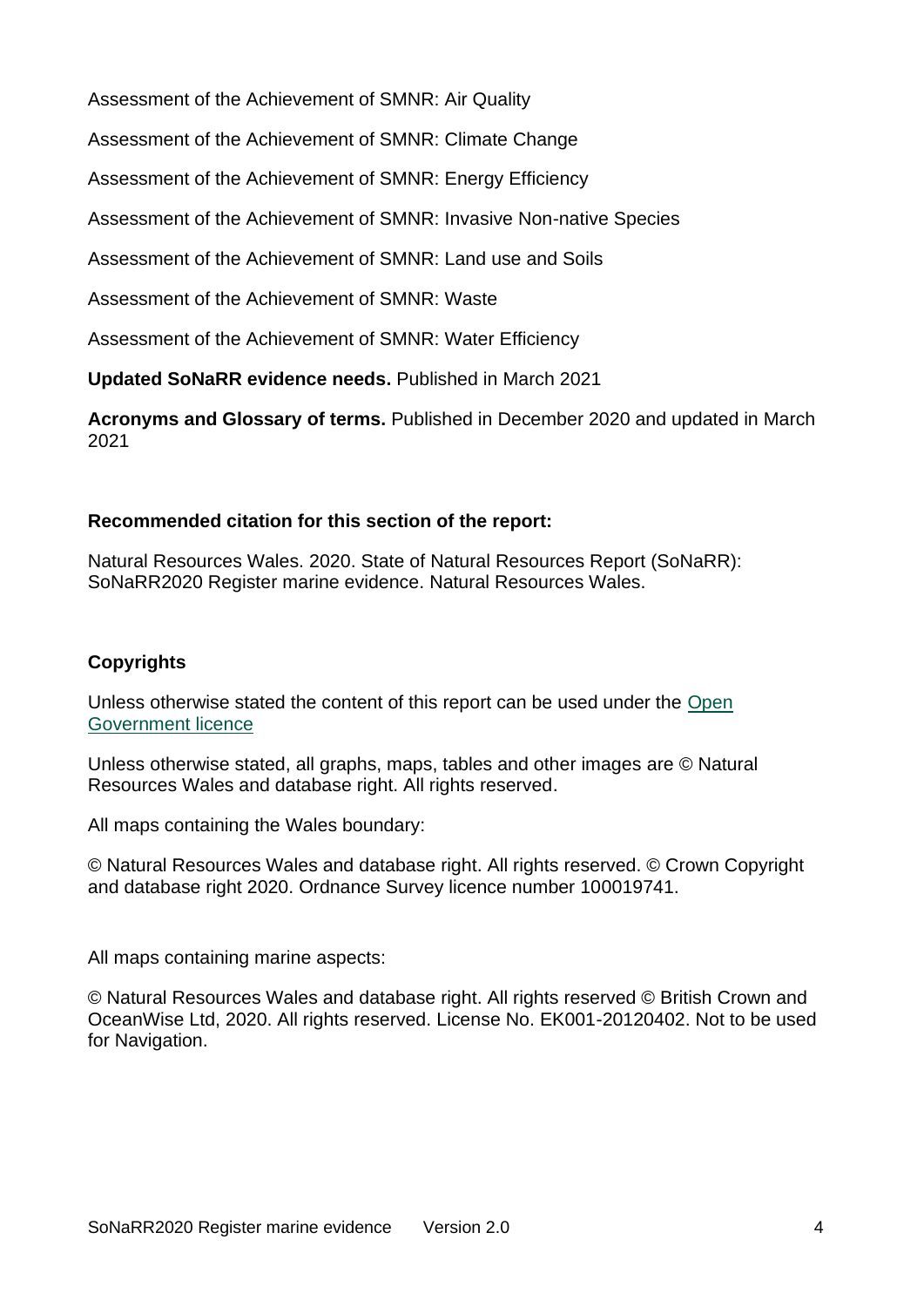# **Marine Natural Resource Register Evidence List**

**SoNaRR2020**

<span id="page-4-0"></span>The evidence below has been extracted from the marine chapter unless otherwise stated.

If the original piece of evidence is not cited within this document then it can be found in the marine chapter or associated chapters, which will be published in March 2021. At that point this document will be superseded.

# **Contents**

| Aim 1: Stocks of Natural Resources are safeguarded and enhanced 10 |  |
|--------------------------------------------------------------------|--|
|                                                                    |  |
|                                                                    |  |
|                                                                    |  |
|                                                                    |  |
| Aim 1: Stocks of Natural Resources are safeguarded and enhanced 12 |  |
|                                                                    |  |
|                                                                    |  |
|                                                                    |  |
| References: Opportunities for Action and Assessment of SMNR17      |  |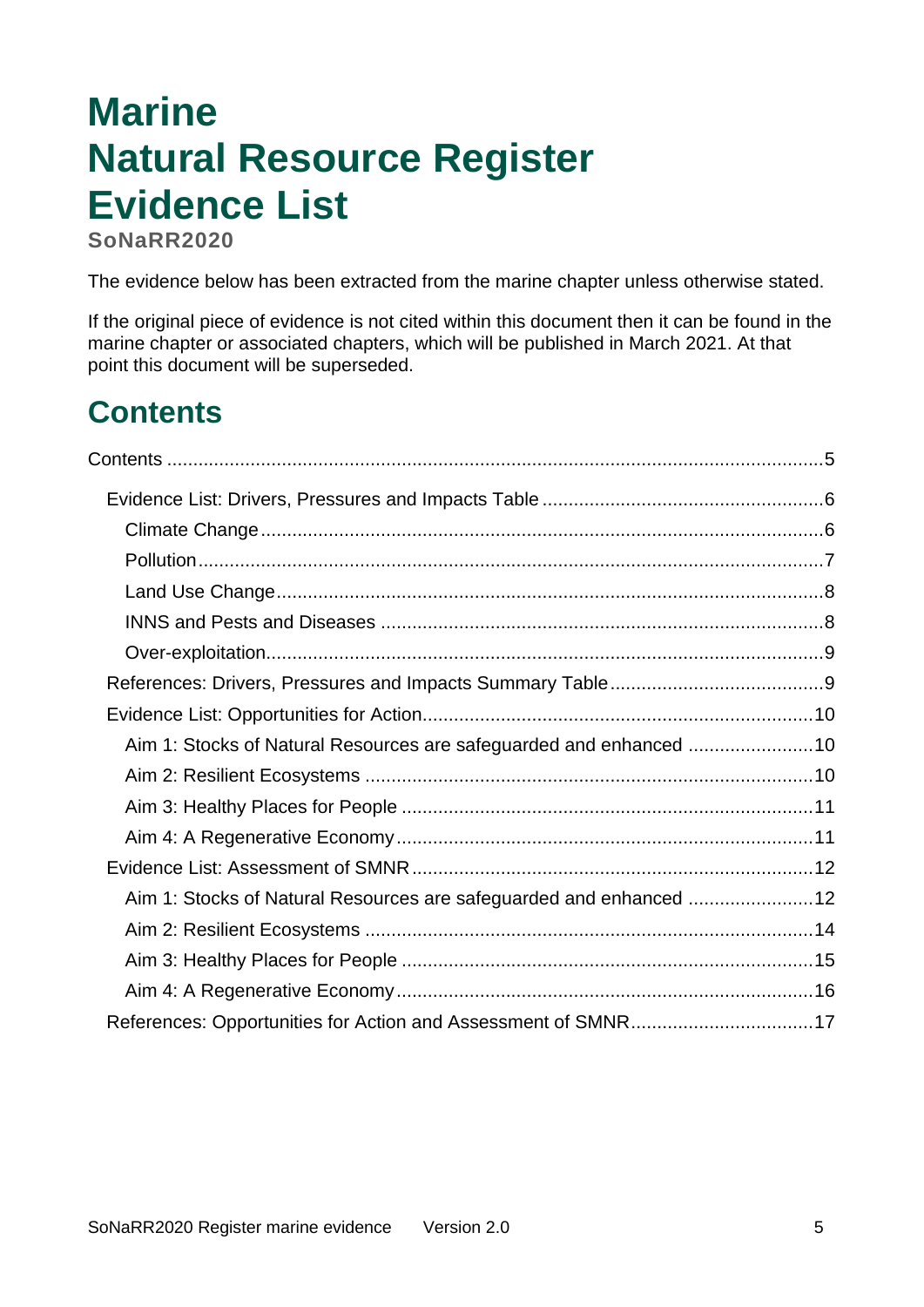## <span id="page-5-0"></span>**Evidence List: Drivers, Pressures and Impacts Table**

## <span id="page-5-1"></span>**Climate Change**

#### **1. Increased Water Temperature**

- 1.1.**Directly lead to a decrease in dissolved oxygen and increases in stratification** Average projected sea temperature increases of 3°C by 2100 in the Irish and Celtic Seas will directly lead to a decrease in dissolved oxygen. Increases in stratification due to sea warming are also likely to drive declines in oxygen concentrations (Robinson et al, 2020).
- 1.2.**Impacting on food webs, with effects seen in seabed-dwelling species, as well as plankton, fish, birds and mammals.**

At the North Atlantic Ocean Basin scale, long-term datasets show that changes in plankton species and communities have been influenced by climate over multidecadal periods, and strongly correlate with temperature change (Robinson et al, 2020).

Commercial fish populations in the North Sea and Celtic-Biscay shelf are reportedly among the most negatively impacted worldwide, due to intense and prolonged overfishing and rapid warming in recent decades (>0.2°C per decade) (Robinson et al, 2020).

#### 1.3.**Increasing threat of INNS**

In addition to the UK-wide impacts and projections, specific concerns for Wales include a risk of the invasive Pacific oyster becoming established [due to warming seas (Robinson et al, 2020).

1.4.**Impacting on food webs, with effects seen in seabed-dwelling species, as well as plankton, fish, birds and mammals.**

Average projected sea temperature increases of 3°C by 2100 in the Irish and Celtic Seas will directly lead to a decrease in dissolved oxygen. Increases in stratification due to sea warming are also likely to drive declines in oxygen concentrations (Robinson et al, 2020).

#### 2. **Ocean Acidification**

2.1.**Impacting on food webs, with effects seen in seabed-dwelling species, as well as plankton, fish, birds and mammals.**

Impacts of ocean acidification on shellfish fisheries may be more pronounced in Wales than other regions of the UK due to the relative importance of cockle and whelk fisheries (Robinson et al, 2020).

The North Atlantic contains more anthropogenic CO2 than any other ocean basin, and ocean surface measurements between 1995 and 2013 reveal a pH decline (increasing acidity) of 0.0013 units per year there (MCCIP, 2020).

#### 3. **Sea Level Rise**

### 3.1.**Increasing the threat of flooding**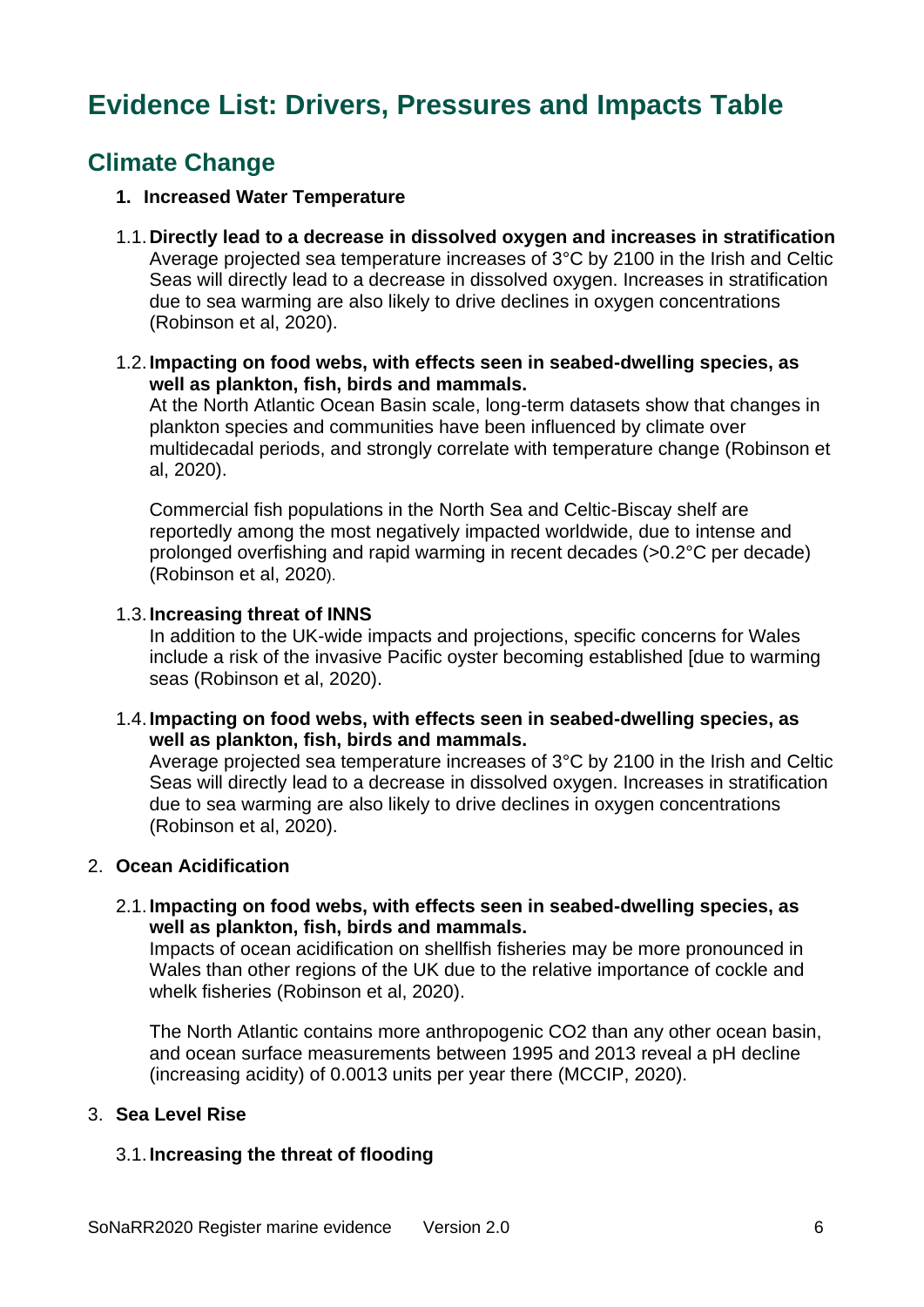Mean sea level around the UK has risen by about 12–16 cm since 1900. There is variance is sea-level change around the UK partly due to vertical land movement from isostatic rebound following the last Ice Age, with the south of the UK sinking while Scotland is rising. At many locations, extreme sea levels that exceed critical flood-thresholds are being experienced more frequently than in the past, due to mean sea-level rise (MCCIP, 2020)

## <span id="page-6-0"></span>**Pollution**

#### 4. **Water Pollution**

4.1.**Elevated nutrient levels and chemical contaminants are detrimental to the functioning of the system as a whole, and to condition of specific habitats and species**

Elevated nutrients levels and chemical contaminants were cited as main pressure or threat (ranked medium or high) for all seven Annex I marine habitats reported on at a Wales level for Article 17 reporting (JNCC, 2019b). These MPA reporting findings echo those of the WFD Cycle 2 Interim Classification 2018, which found that 13 of 55 estuarine and coastal water bodies achieved good or high overall status, while 41 were in moderate status and one in poor status (Water Watch Wales, 2018).

36 of these 55 water bodies failed to achieve good ecological status. The most significant failures are for dissolved inorganic nitrogen, however concentrations rarely give rise to biological impacts or lead to eutrophication. Long term inputs of phosphorus from the Welsh land mass to the sea have significantly decreased over the last 30 years as a result of reductions at waste water treatment works in the catchment, however nitrogen inputs do not show a decreasing trend reflecting the difficulties in managing diffuse inputs.

Chemical status is assessed against organic and inorganic chemicals, such as metals, hydrocarbons and contaminants produced by industrial processes. 20 water bodies failed to achieve good chemical status. The status of chemicals only tells part of the story: some chemicals are subject to long-standing bans and as a result their concentrations in the environment are decreasing, and while others are still permitted their use and regulation is tightly controlled. The most common failures for chemicals in the estuarine and coastal environment are for mercury and brominated diphenylethers. All data from Water Watch Wales (2018).

#### 4.2.**Increase and distribution of Marine litter is affecting aesthetic value of marine environment which threatens marine habitats and species**

A recent project sought to assess evidence on the impacts of plastic pollution on the features of the English and Welsh MPA network, and then prioritise those features most at risk from plastic pollution based on the available evidence (MBIEWG, 2020). The study concluded that the highest potential for impact of any habitat feature, sub-feature, species or bird feature is considered to be medium, and that marine plastic pollution is unlikely to pose a high risk to MPA features in England and Wales at concentrations of plastic that can be considered environmentally realistic. Larger marine species (such as birds and marine mammals) are more vulnerable to larger plastic debris that they may ingest or become entangled with. However, there is no evidence to suggest that this is having population level effects. Similarly, whilst studies suggest some potential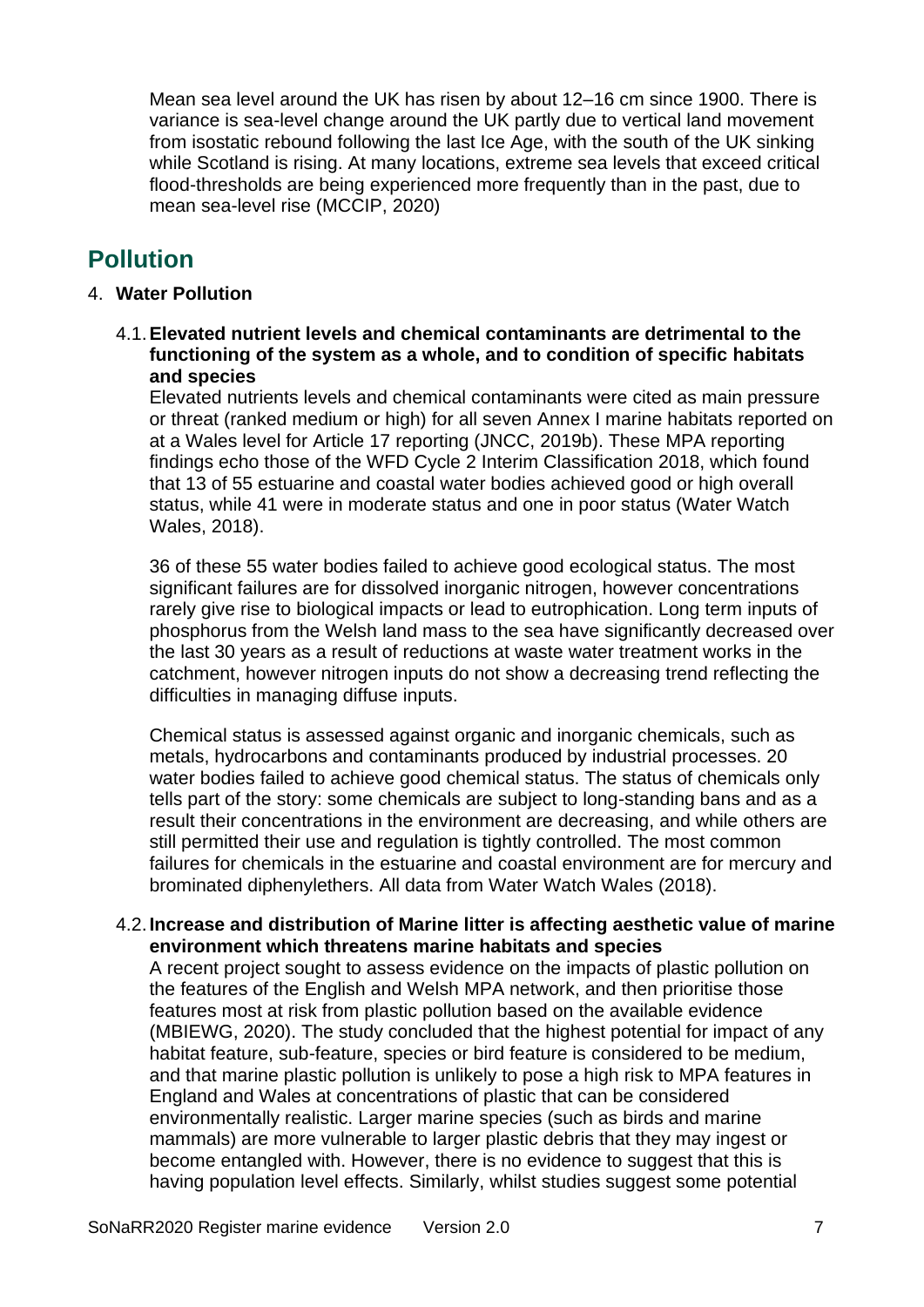effects on habitat functioning, the decline of habitats due to plastic pollution is not evidenced (MBIEWG, 2020). It is important to note that the issue of marine plastics is a relatively new topic in scientific research, and it can be argued that the impact and effects of plastics in the environment are relatively poorly understood, and that the majority of MPA features in this study had either no evidence or limited evidence on the impact of marine plastics.

Marine litter is an issue because of effects on biodiversity, commercial and recreational activities and the visual amenity of the coastal and marine environment (SoNaRR, 2016)

## <span id="page-7-0"></span>**Land Use Change**

- 5. **Unmanaged Access, Sport and Recreational Activity**
	- 5.1.**Potential impacts on marine habitats and species from recreational sea angling, recreational boating (anchoring, mooring and launching), bait digging and collection of living resources and foot access.** NRW's Wales Non-Licensable Activities project focuses on the non-licenced activities of greatest concern at the network scale in Wales.

Bait digging on the Gann flats in Pembrokeshire Marine SAC causes indicative unfavourable condition

## <span id="page-7-1"></span>**INNS and Pests and Diseases**

#### 6. **INNS**

#### 6.1.**Outcompete or smother native species; significantly damage or modify marine habitats.**

Invasive Non-Native Species (INNS) are present in Welsh waters and have varying levels of impact. In some areas INNS are well-established and outcompete or smother native species, for example the slipper limpet Crepidula fornicata, or wireweed Sargassum muticum, both of which have increased in Milford Haven (JNCC, 2019c). Intertidal monitoring for the MarClim project recorded the kelp INNS Undaria pinnatifida within Skomer MCZ for the first time (Mieszkowska, 2019). Recent surveys and monitoring have revealed five new records of INNS in north Wales, including Crepidula fornicata in the Menai Strait.

From Invasive Non-Native Species Chapter - The heat map of occurrence records of INNS of interest to Wales which impact on the marine ecosystem in Wales (Fig 8b) shows a strong correlation with ports and marinas (e.g. Milford Haven, Holyhead, Swansea and Aberystwyth) which demonstrates the importance of shipping/boating as major pathways and the need to work to improve biosecurity in these types of location. The INNS of interest to Wales that impact marine ecosystems do so by affecting biodiversity, altering trophic levels, exacerbating water quality issues (e.g. red tides), smothering, predating or outcompeting native fauna and aquaculture species, affecting commercial fisheries, as well as biofouling marine structures, boats and blocking intakes/pipes.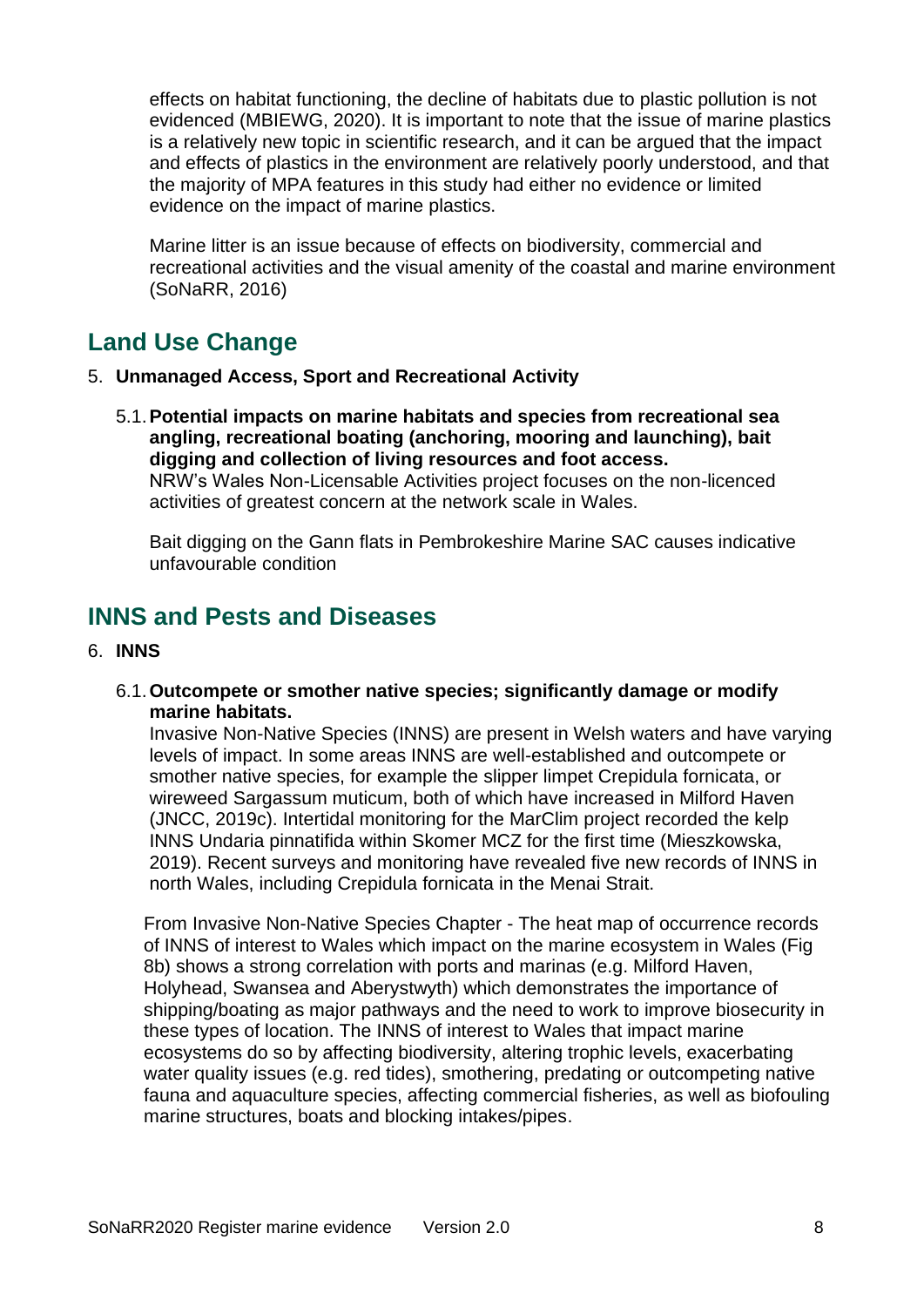## <span id="page-8-0"></span>**Over-exploitation**

- **7. Lack of fisheries evidence**
	- **7.1.Uncertainty over sustainability of fisheries and potential impacts on target and non-target species and associated habitats**

For the most part, we don't have a good enough understanding of stock status and the dynamics of fishing effort, its distribution and resulting catches to be able to determine the extent to which the extraction of fisheries resources within Welsh inshore waters is being carried out sustainably. There is consensus across industry, Welsh Government and NRW on the need to progress with initiatives already underway, and augment with further planned work to better understand both the status of fish and shellfish stocks and environmental impacts of fisheries activities. NRW's Assessing Welsh Fishing Activities Project is supplying evidencebased assessments of the potential impacts of fishing gears on the features of European marine sites in Wales (NRW, 2020).

## <span id="page-8-1"></span>**References: Drivers, Pressures and Impacts Summary Table**

Article 17 mudflats and sandflats Wales report - [https://jncc.gov.uk/jncc](https://jncc.gov.uk/jncc-assets/Art17/H1140-WA-Habitats-Directive-Art17-2019.pdf)[assets/Art17/H1140-WA-Habitats-Directive-Art17-2019.pdf](https://jncc.gov.uk/jncc-assets/Art17/H1140-WA-Habitats-Directive-Art17-2019.pdf)

MCCIP. 2020. Marine Climate Change Impacts: Marine Climate Change Impacts Report Card 2020 (Stoker, B., Turrell, W.R., Robinson, K.A., Howes, E.L., Buckley P., Maltby, K. and Matear L., eds.) Summary Report, MCCIP, Lowestoft.

NRW. 2020. Assessing Welsh fishing activities in Marine Protected Areas. Available: [https://naturalresources.wales/about-us/our-projects/marine-projects/assessing-welsh](https://naturalresources.wales/about-us/our-projects/marine-projects/assessing-welsh-fishing-activities/?lang=en)[fishing-activities/?lang=en](https://naturalresources.wales/about-us/our-projects/marine-projects/assessing-welsh-fishing-activities/?lang=en)

Pembrokeshire Marine SAC indicative feature condition report: [https://cdn.naturalresources.wales/media/684242/indicative-condition-assessment-2018](https://cdn.naturalresources.wales/media/684242/indicative-condition-assessment-2018-pembrokeshire-marine-sacv2.pdf) [pembrokeshire-marine-sacv2.pdf](https://cdn.naturalresources.wales/media/684242/indicative-condition-assessment-2018-pembrokeshire-marine-sacv2.pdf)

Robinson KA, Maltby KM and Buckley P .2020. MCCIP 2020: Welsh Summary Report. NRW Evidence Report, Report No: 427, 45pp. Natural Resources Wales.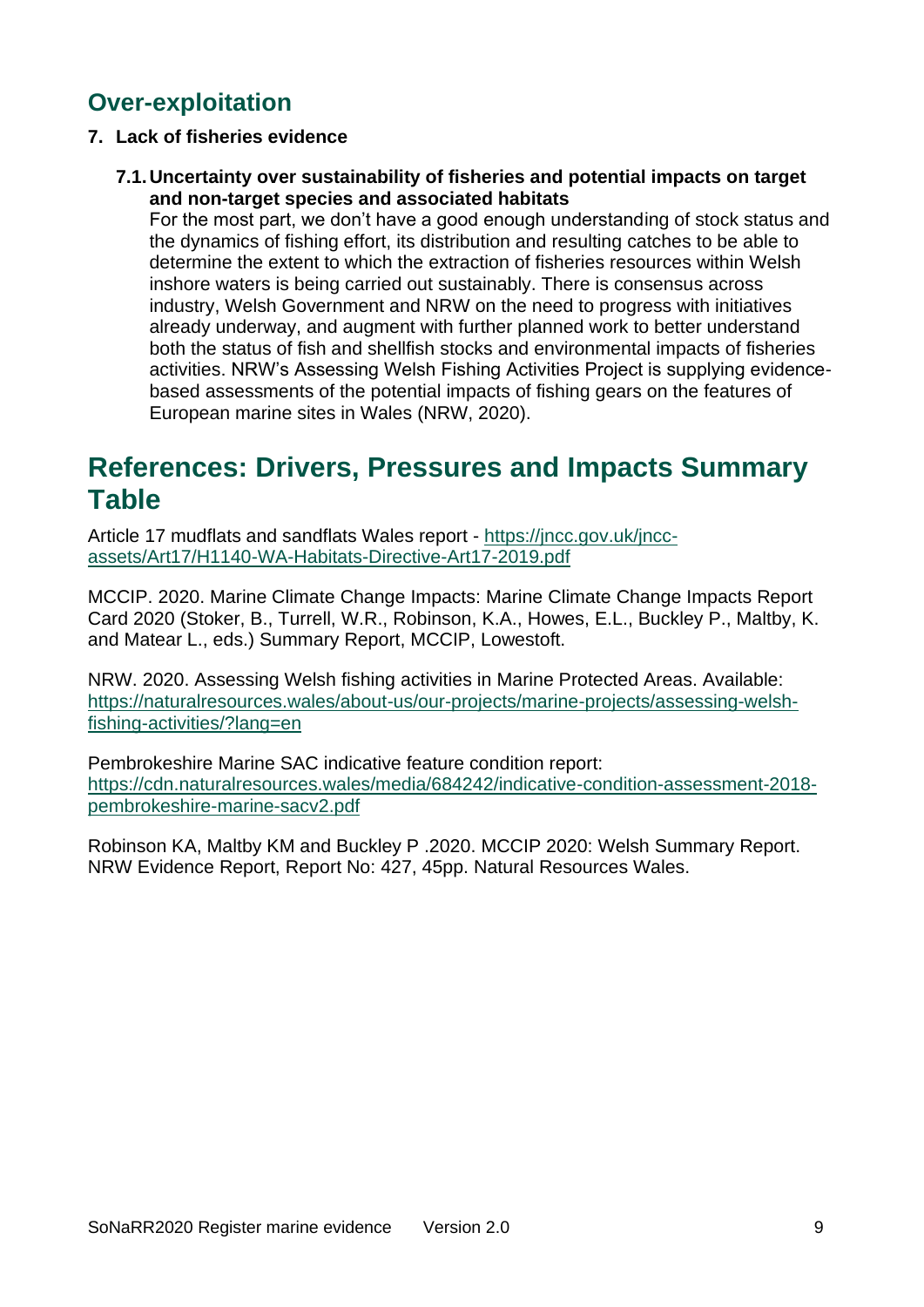## <span id="page-9-0"></span>**Evidence List: Opportunities for Action**

## <span id="page-9-1"></span>**Aim 1: Stocks of Natural Resources are safeguarded and enhanced**

#### **Understanding and improving feature condition and management**

Of the 128 indicative site-level feature condition assessments for SAC and SPA features, 73 were given a high confidence, 27 medium confidence and 17 low confidence. The condition of 11 features was unknown, meaning no confidence rating. REF The term 'indicative condition assessment' describes the use of readily available evidence and expert judgement in an intensive, collective workshop process to provide an indication of feature condition at the site level. NRW has received EMFF funding to develop indicators and an improved site level feature condition assessment process. This will lead to a better understanding of feature condition and improved management of our MPA network in Wales.

#### **Marine renewable energy**

Low-carbon energy was the service found to have the greatest potential capacity to increase its contribution to well-being goals (Fletcher and Ingwall-King, 2017). This was assessed to have a substantial potential contribution to both a 'cohesive Wales' (through the economic benefits from a thriving industry contributing to more cohesive local communities) and to a 'globally responsible Wales' (through provision of energy that does not contribute to greenhouse gas emissions).

Wave, tidal range and tidal stream technologies have the potential to deliver a further 6.4GW of installed capacity, and up to 10GW including the Severn (Marine Energy Wales, 2019). Opportunities to harness this wave and tidal potential are being explored through a number of demonstration zones and projects planned or underway around the Welsh coast (Marine Energy Wales, 2020), with leases for sites totalling 362MW agreed to date. North Wales has been identified as a priority region for Round 4 offshore wind leasing, with aspirations to add 1.5 to 3.5GW of capacity by 2030, based on potential extensions and a new leasing area (Carbon Trust, 2018).

## <span id="page-9-2"></span>**Aim 2: Resilient Ecosystems**

#### **Complete ecologically coherent network of well-managed MPAs**

The UK Marine Strategy identifies programmes of monitoring and measures to assess and deliver progress towards the Good Environmental Status of UK seas. There are many synergies between Good Environmental Status, SMNR and the requirement to maintain and enhance biodiversity, and contribute to wider ecosystem resilience.

The MPA Network Management Framework sets out the structure for improving the management and condition of the network of MPAs in Wales for the period 2018 – 2023, supported by an annual Action Plan. We need to improve our understanding of MPA condition over time, through monitoring and assessment, and this will be delivered in part through a revised integrated UK marine biodiversity monitoring programme. Within Wales, the programme will also inform wider marine evidence needs, supporting marine planning, management and regulatory functions for NRW, WG and their partners. NRW will develop a new site condition reporting process based on the findings of the EMFF project 'Improving marine site level feature condition assessment reporting in Wales' aims to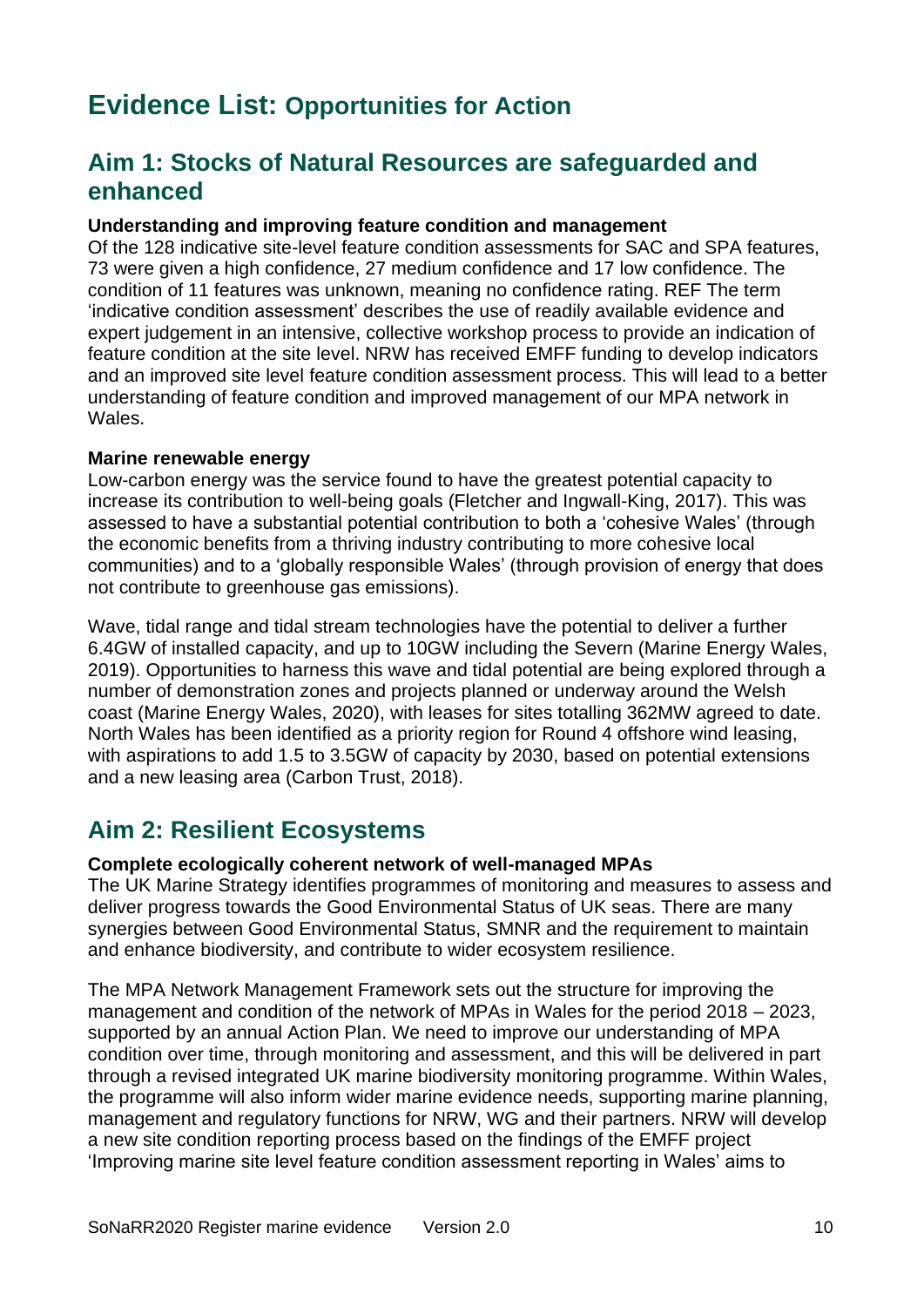develop indicators and a process for reporting on condition of features protected in Wales' network of MPAs.

## <span id="page-10-0"></span>**Aim 3: Healthy Places for People**

#### **Improve management of activities and pressures that impact water quality in marine and coastal ecosystems**

River Basin Management Plans and Good Ecological Status. RBMPs will integrate the measures and objectives of a variety of legislation including European Marine Sites, Bathing and Shellfish Waters to protect, enhance and restore all water bodies through the application of an ecosystem-based approach. These plans will manage pressures, put in place improvements and align objectives with SMNR. There are further opportunities to address issues of water quality and impacts on marine features and associated well-being benefits, though these will require careful consideration due to the potential trade-offs.

## <span id="page-10-1"></span>**Aim 4: A Regenerative Economy**

### **Marine renewable energy - developing low-carbon energy potential.**

Low-carbon energy was the service found to have the greatest potential capacity to increase its contribution to well-being goals (Fletcher and Ingwall-King, 2017). This was assessed to have a substantial potential contribution to both a 'cohesive Wales' (through the economic benefits from a thriving industry contributing to more cohesive local communities) and to a 'globally responsible Wales' (through provision of energy that does not contribute to greenhouse gas emissions).

Wave, tidal range and tidal stream technologies have the potential to deliver a further 6.4GW of installed capacity, and up to 10GW including the Severn (Marine Energy Wales, 2019). Opportunities to harness this wave and tidal potential are being explored through a number of demonstration zones and projects planned or underway around the Welsh coast (Marine Energy Wales, 2020), with leases for sites totalling 362MW agreed to date. North Wales has been identified as a priority region for Round 4 offshore wind leasing, with aspirations to add 1.5 to 3.5GW of capacity by 2030, based on potential extensions and a new leasing area (Carbon Trust, 2018).

#### **Fisheries**

The existing and planned initiatives aimed at improving our understanding of the condition of stocks of commercially targeted fish and shellfish will contribute valuable information on the sustainability of marine fisheries activities and their locations in Welsh waters. These include:

- Assessment and management outputs of the Assessing Welsh Fishing Activities project;
- WG/NRW Marine Evidence Strategy;
- WG Fisheries Evidence Plan;
- Welsh Government commissioned fish and shellfish stock assessments;
- Welsh Fishermen's Association Pre-Marine Stewardship Council Assessment of Welsh Fisheries project;
- Mandatory catch recording for all English and Welsh licensed fishing boats under 10 metres in length; and
- Inshore vessel monitoring system (iVMS) for licensed fishing boats under 12 metres in length
- UK Fisheries Bill and possible subsequent Wales Fisheries Bill

SoNaRR2020 Register marine evidence Version 2.0 11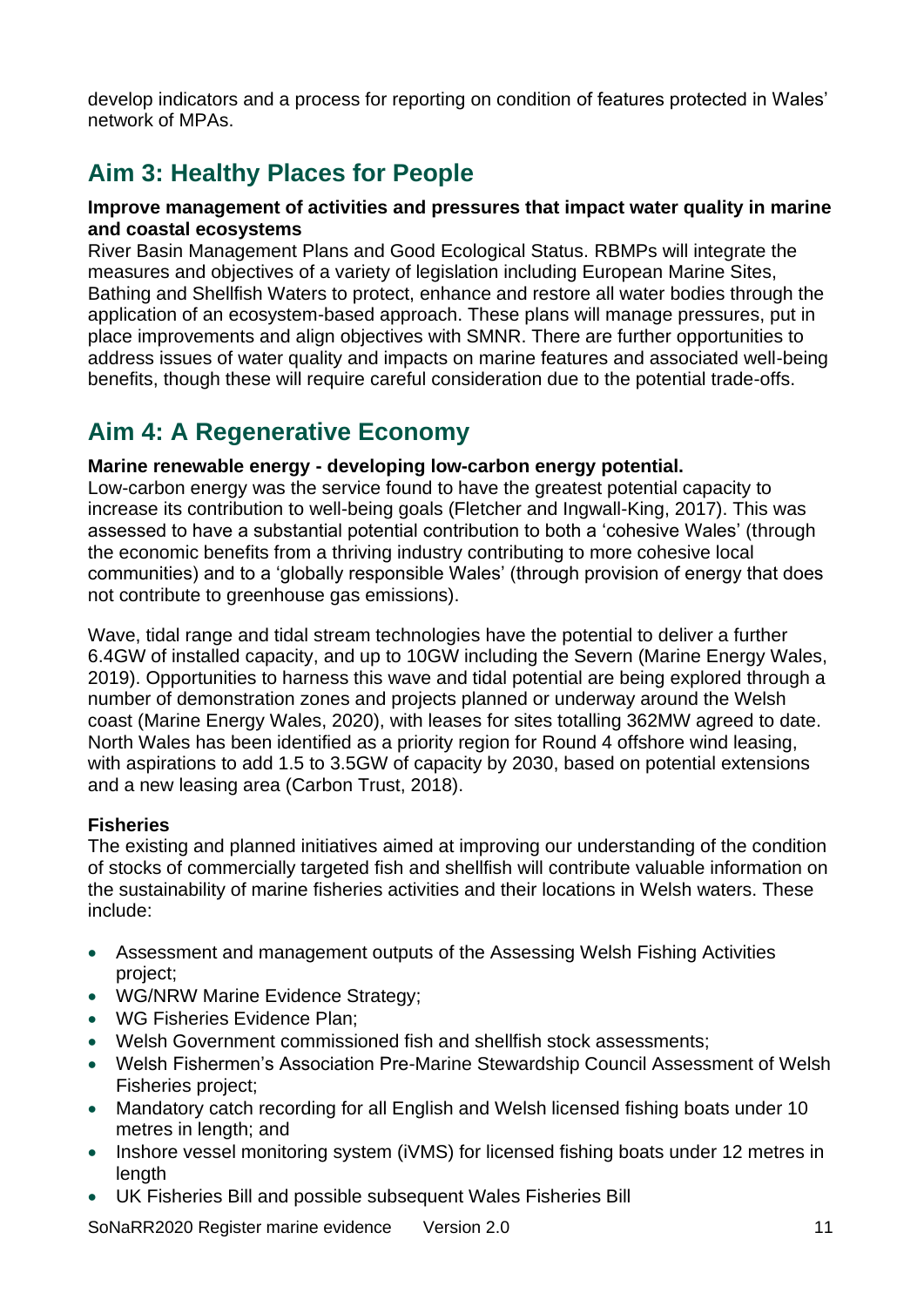The opportunities presented by these initiatives, and the potential benefits for well-being, may depend on securing long-term funding.

## <span id="page-11-0"></span>**Evidence List: Assessment of SMNR**

The [Marine Area Statement](https://naturalresources.wales/about-us/area-statements/marine-area-statement/?lang=en) is a key vehicle for addressing the issues and opportunities that either fall outside of existing regulatory and management processes, or are related to opportunities for better integration and collaboration between policy areas. The actions we have identified with our partners are centred around three themes, all of which relate directly to ecosystem resilience and SMNR:

- Building resilience of marine ecosystems
- Nature-based solutions and adaptation at the coast
- <span id="page-11-1"></span>• Making the most of marine planning

## **Aim 1: Stocks of Natural Resources are safeguarded and enhanced**

### **Aim 1: Progress towards meeting the aim**

1.1 State and condition of marine natural resources:

MPA feature condition: [Indicative marine site-level feature condition assessments](https://naturalresources.wales/guidance-and-advice/environmental-topics/wildlife-and-biodiversity/protected-areas-of-land-and-seas/indicative-feature-condition-assessments-for-european-marine-sites-ems/?lang=en) published in 2018 show that 46% of features were in favourable condition, 45% in unfavourable condition and 9% were unknown. The confidence levels are a vital component of the assessments. Previous assessments were carried out between 2005 and 2007 under a very different process, and the network of MPAs has increased considerably since then. As such, it is difficult to provide an overall trend for feature condition. REF

Marine fish and shellfish: Many stocks of commercially targeted fish and shellfish species are assessed and managed over large geographic scales (e.g. International Council for the Exploration of the Sea (ICES) sub-region) and it is not always feasible or appropriate to attempt to assess extent/condition/trends at a Welsh level. Additionally, whilst the distributions of many such stocks are known to overlap with the Welsh inshore, they are not typically landed by the Welsh fleet in significant numbers due to a lack of quota. Many notable species in a Welsh fisheries context are non-quota – whelk, scallop, lobster, crab, spider crab and prawn and are managed through a combination of European, UK and Welsh legislation. Where Welsh level assessments could be considered appropriate, data deficiencies often present challenges. These data limitations also restrict attempts to assess the extent to which the sustainable management of natural resources, such as fish and shellfish, is being achieved.

Marine birds – seabirds: There is a mixed picture for seabirds. Auks, gannet, Manx shearwater and terns have all shown healthy population increases over the period. However, most gulls, cormorant, shag and black guillemot have declined (JNCC, 2019a).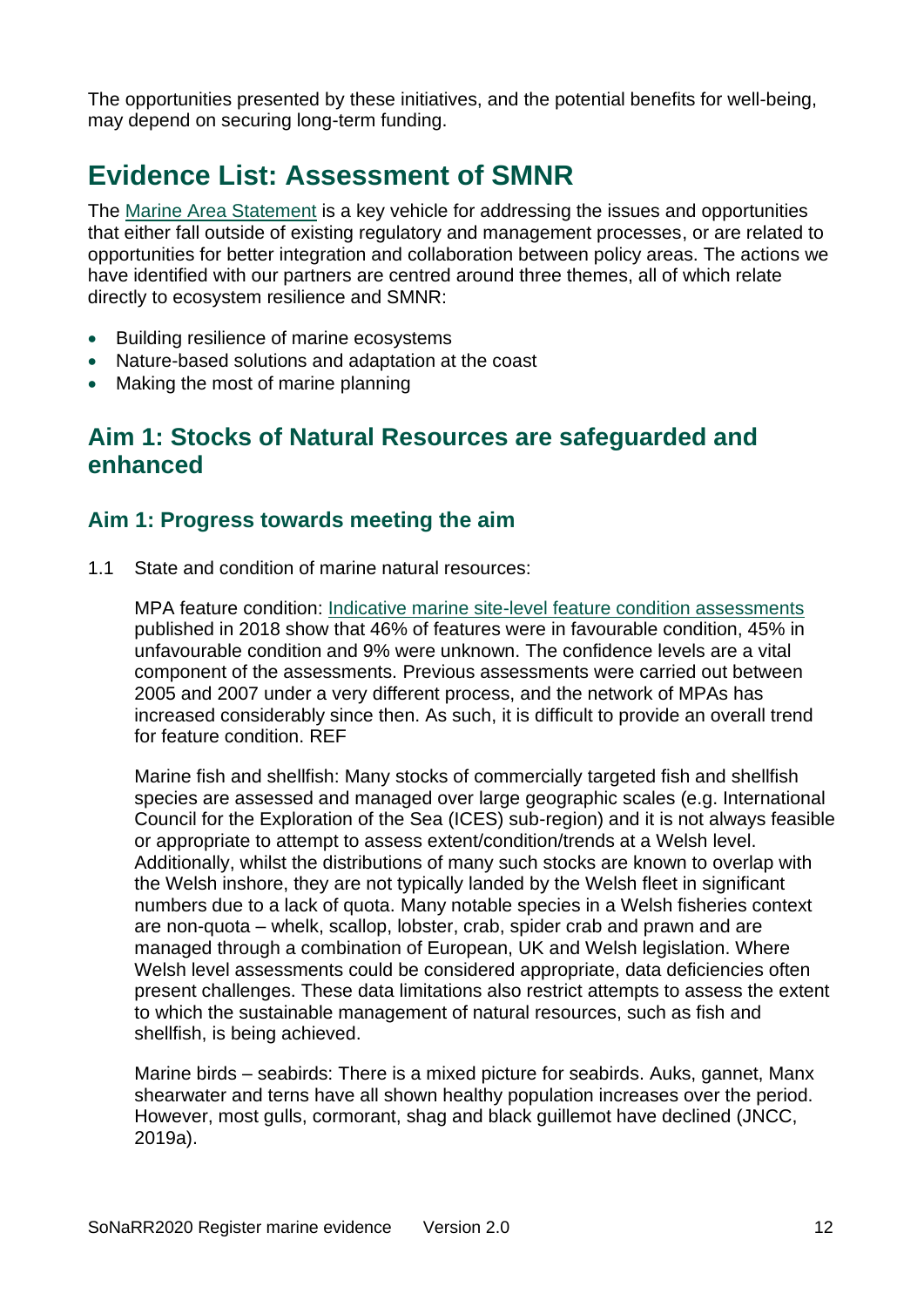Marine birds – waterbirds: There is a mixed picture for waders, with declines observed for grey plover, bar-tailed godwit, curlew, oystercatcher and dunlin, in line with UK-wide population reductions. Increases in the Welsh populations of knot and redshank were observed despite a UK-wide decline, while a large increase in the black-tailed godwit population was in line with the UK trend (Frost et al, 2020). Wintering wildfowl species such as wigeon, pintail, teal and great-crested grebe increased on the whole, with the only population reduction in Wales observed for shelduck (Frost et al, 2020).

Marine mammals: The grey seal population in Welsh waters has shown an upward trend in pup production over the long-term, with an increase in population abundance ((Bull et al 2017a,b; Clarke et al, 2020 in prep; Morgan et al 2018; Mitchell et al, 2018a; Mitchell et al, 2018b; SCOS 2018). The picture for harbour porpoise is less clear because of the lack of population assessments specifically for the Welsh inshore. For the wider Celtic and Irish Seas Management Unit of which Welsh waters are a part, there is evidence of a significant decline (SCANS II, 2008; Hammond et al, 2017, Rogan et al, 2017). The bottlenose dolphin population in Welsh waters is stable over the longer term (2001 - 2016), although there is some evidence of population shifts within the last decade in the Cardigan Bay SAC (Lohrengel et al 2018).

Intertidal and subtidal habitats: There is a mixed picture for intertidal and subtidal habitats based on

i. indicative feature condition assessments;

ii. Article 17 reporting; and

iii. WFD status.

Whilst some habitats have been stable over reporting periods, significant proportions of Annex I features remain in unfavourable condition, and the indicative feature condition assessments suggest that there are common issues impacting upon intertidal and subtidal habitats across the MPA network. The WFD assessments of intertidal and subtidal elements shows that the majority of water bodies are meeting the required good status for saltmarsh, seagrass, opportunistic macroalgae, benthic invertebrates, estuarine fish and phytoplankton.

Hydrological processes and impacts of climate change: Mean sea level around the UK has risen by about 12–16 cm since 1900. There is variance is sea-level change around the UK partly due to vertical land movement from isostatic rebound following the last Ice Age, with the south of the UK sinking while Scotland is rising. At many locations, extreme sea levels that exceed critical flood-thresholds are being experienced more frequently than in the past, due to mean sea-level rise (MCCIP, 2020)

Models and observations show an increase in annual and winter mean significant wave heights in the Northeast Atlantic since the 1950s. Over the past 50 years, a poleward shift in mid-latitude depressions is evident during the winter. The strongest mid-latitude depressions may be increasing in intensity but becoming less frequent (MCCIP, 2020).

UK seas show an overall warming trend. Over the past 30 years, warming has been most pronounced to the north of Scotland and in the North Sea, with sea-surface temperature increasing by up to 0.24°C per decade. Warming of UK shelf seas is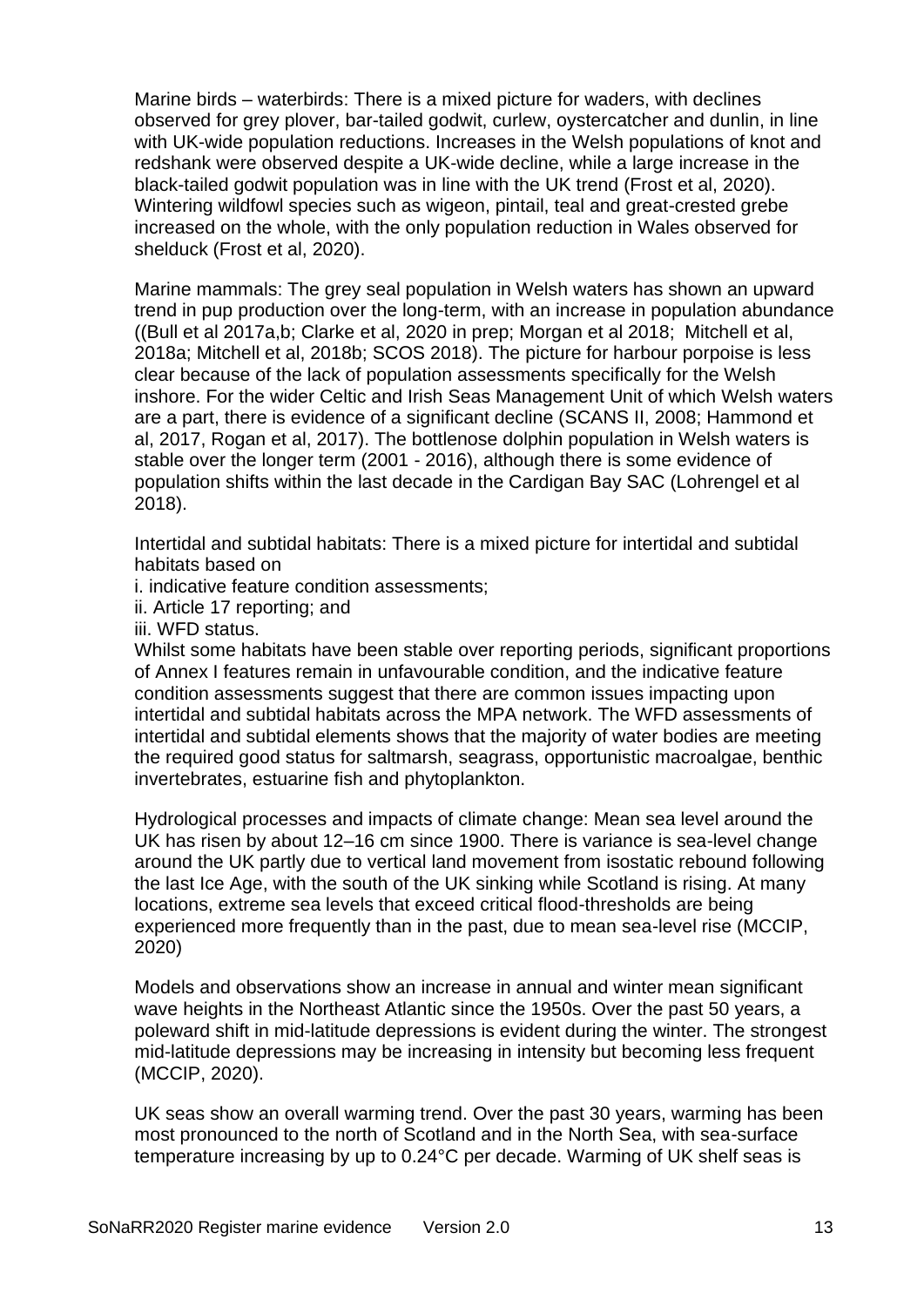projected to continue over the coming century. Most models suggest an increase of between 0.25°C and 0.4°C per decade (MCCIP, 2020).

The salinity of UK shelf seas, and the adjacent Atlantic Ocean, has been highly variable on annual and decadal timescales with no clear long-term trends.

In the past five years, salinity of eastern North Atlantic waters west of the UK has dramatically decreased, probably in response to atmospheric changes in the western North Atlantic earlier this decade (MCCIP, 2020).

The North Atlantic contains more anthropogenic CO2 than any other ocean basin, and ocean surface measurements between 1995 and 2013 reveal a pH decline (increasing acidity) of 0.0013 units per year there (MCCIP, 2020).

- 1.2 Evidence provided in Assessment of SMNR
- 1.3 Evidence provided in Assessment of SMNR

## **Aim 1: Obstacles remaining to meeting the aim**

1.4 See evidence provided in 1.1 marine fish and shellfish

## <span id="page-13-0"></span>**Aim 2: Resilient Ecosystems**

## **Aim 2: Progress towards meeting the aim**

- 2.1 At a Welsh seas scale, the condition of the MPA network (figure X) can be considered as a best available proxy for marine ecosystem resilience, and an important starting point for the assessment of SMNR. In 2018, NRW published **indicative condition assessments** for all marine Special Area of Conservation (SAC) and Special Protection Area (SPA) features (NRW, 2018a). 46% of marine features were assessed to be in favourable condition, 45% were assessed to be in unfavourable condition and 9% were unknown, with underpinning confidence assessment given in table 1. A 2016 assessment found that Welsh MPAs make a substantial contribution to the UK ecologically coherent network, with only a small number of shortfalls in the protection of habitats and species of conservation interest (Carr et al, 2016).
- 2.2 An NRW-funded project (Armstrong et al, 2020) estimated the blue carbon sink potential of marine habitats in Wales and their contribution to offsetting carbon released by human activities, reporting the following key findings:
	- a substantial amount of carbon is already stored in Welsh marine sediments; at least 113 Million tonnes (Mt) in the top 10 cm of sediment. This represents almost 170 % of the carbon held in Welsh forests.
	- In any given year, the water column holds at least another 48.7 Mt of carbon in Welsh seas, mostly in the form of dissolved inorganic carbon.
	- It has been estimated that Welsh marine habitats sequester at least 26,100 tonnes of carbon (or 0.03 Mt C) every year, with saltmarshes and intertidal flats accounting for a large percentage of this value.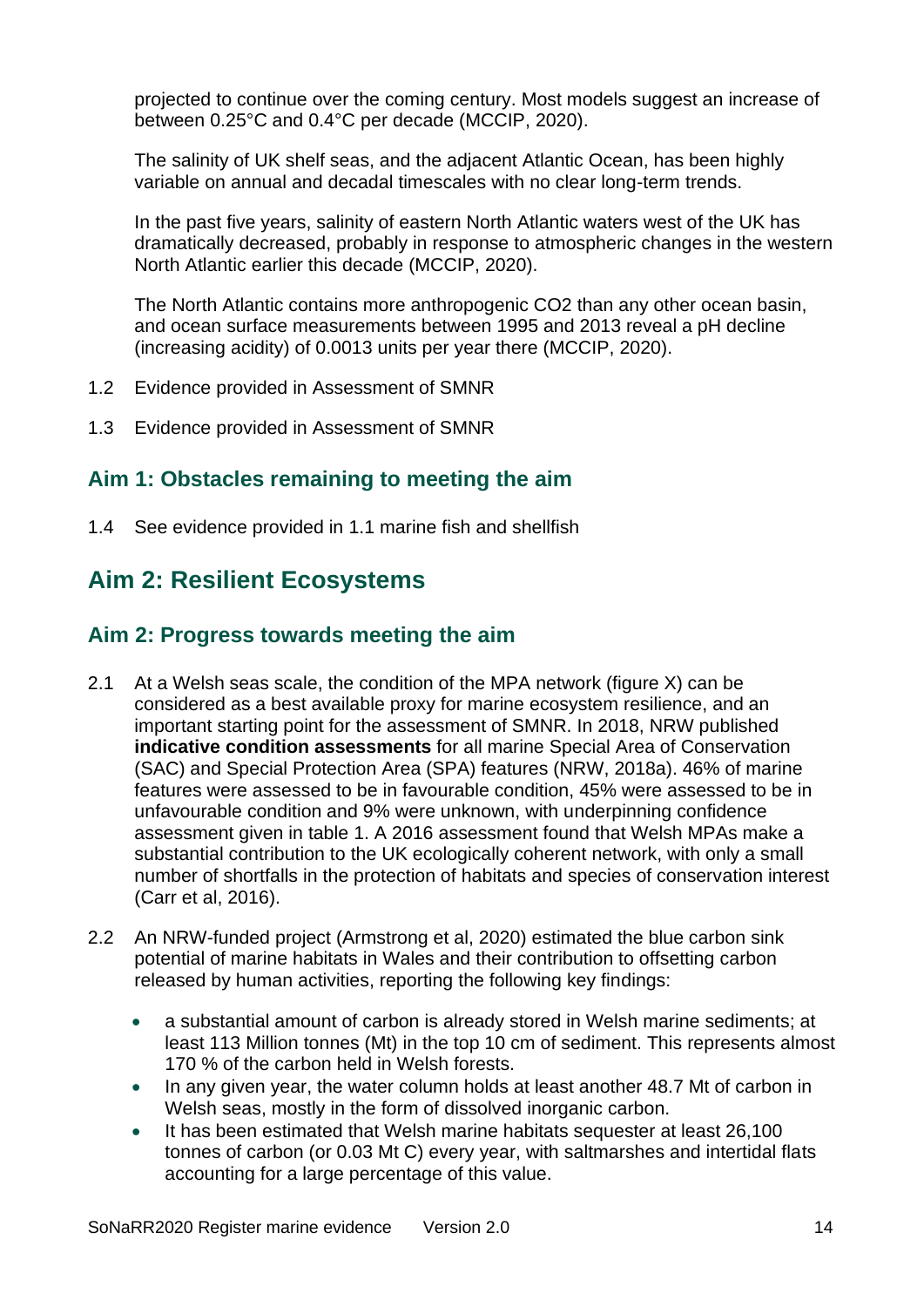- 2.3 Evidence provided in Assessment of SMNR
- 2.4 Evidence provided in Assessment of SMNR

## **Aim 2: Obstacles remaining to meeting the aim**

2.5 See evidence provided in 1.1

## <span id="page-14-0"></span>**Aim 3: Healthy Places for People**

## **Aim 3: Progress towards meeting the aim**

3.1 A review of the well-being plans of Wales' 19 public service boards (PSBs) found that the majority recognised the importance of the marine environment for physical and mental wellbeing and outdoor activity, but there was significant potential for greater recognition of the contribution that the coast and marine environment can make to generating jobs through recreation and tourism (NRW, 2020). The cultural services and benefits to well-being contribute to the overall picture in the UK, where the marine sector is estimated to contribute 8.1% of GVA (Stebbings et al, 2020).

Recreational activities are of huge importance in Wales, including wildlife watching; sailing and leisure boating and associated marinas, clubs and infrastructure; surfing; angling; swimming; kayaking and many more (Welsh Government, 2015).

Welsh beaches have 43 Blue Flags, 19 Green Coast Awards and 83 Seaside Awards. Bathing water quality in Wales has improved significantly over the past two decades and in 2019, 100% of designated bathing waters met the minimum standard, with 79% achieving the highest standard of 'excellent' (Natural Resources Wales, 2019; Welsh Government, 2019)

Bacterial load: After a long period of improvement, 100% of bathing waters meet the minimum standard and 83% were assessed as excellent (NRW, 2020). Some issues remain with the standard of shellfish waters protected areas, but improvements have been made. Nutrients: Of the 55 estuarine and coastal water bodies around Wales, 24 fail the standard for dissolved inorganic nitrogen, however these failures rarely lead to excessive growth of algae or impacts on the ecosystem (Water Watch Wales, 2018). Since 1990, phosphorus loads have decreased but there is no significant trend in discharges of nitrogen from catchments to the sea. Contaminants: Some chemicals, now banned from production, continue to cause failures of standards and have the potential to bioaccumulate through food chains. There are other chemicals such as TBT whereby control measures have been effective and impacts on the ecosystem reduced. Emerging contaminants such as pharmaceuticals remain a concern.

### **Aim 3: Obstacles remaining to meet the aim**

- 3.2 Evidence provided in Assessment of SMNR
- 3.3 There is evidence relating to the occurrence of marine litter on Welsh beaches, but we know less about the impacts in Wales. Welsh inshore waters are only partially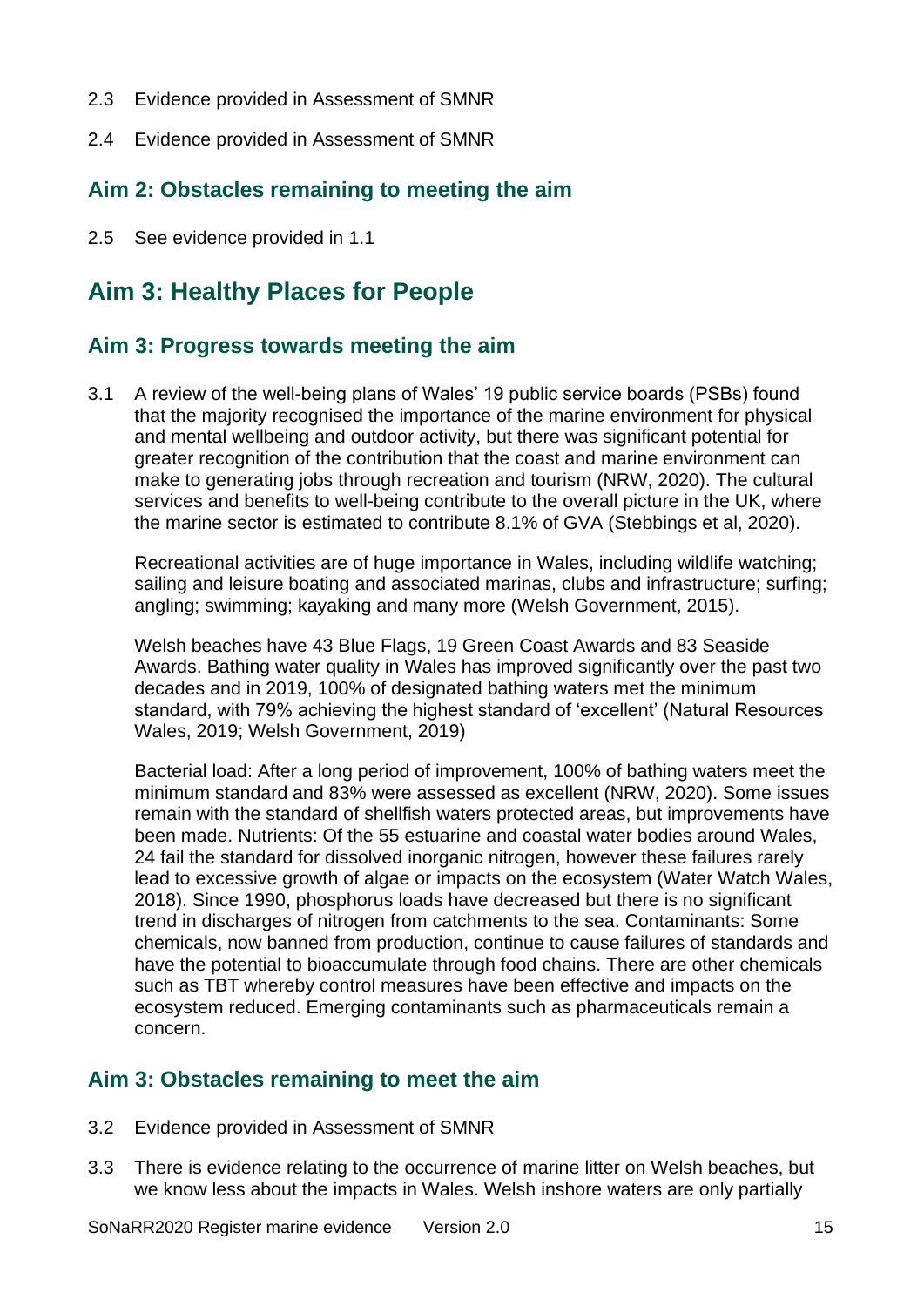covered by the established monitoring programmes for seabed litter and there is a poor understanding of the distribution of microplastics. A number of policies and initiatives that are planned or in place seek to reduce the inputs of litter into the marine environment. These include:

- a. Proposals to restrict single-use, hard to recycle and commonly littered plastics in Wales
- b. Proposals for a Deposit Return Scheme
- c. Proposals for Extended Producer Responsibility
- d. The Wales Clean Sea Partnership
- e. The Circular Economy Strategy
- f. The National Litter Prevention Strategy A joint Natural England and Natural Resources Wales project funded through the Defra Impacts Evidence Group has investigated the impacts of marine plastics on MPA habitats and features (MBIEWG, 2020). This work could be further developed to identify new opportunities for SMNR in relation to biodiversity and impacts from marine litter. NRW is working to identify the links between waste, freshwater and marine functions in order to ensure better coordination and develop activities that can address the sources, pathways and impacts of marine litter

## <span id="page-15-0"></span>**Aim 4: A Regenerative Economy**

## **Aim 4: Progress towards meeting the aim**

4.1 Welsh seas provide a range of social, environmental and economic benefits derived from provisioning services, as detailed in table 7. Key benefits include low-carbon marine renewable energy from abundant wave, tidal (stream and range) and wind resources; food such as fish and shellfish, both from wild capture and aquaculture; and aggregates (sands and gravels) extracted from the sea bed. Other benefits include water abstraction; genetic resources for aquaculture; various applications of micro- and macroalgae, including as inputs for pharmaceuticals and biofuels, as fertilisers, food additives and direct consumption as food. Some of these benefits are reliant on biological resources and as such the optimisation of their delivery is dependent on the resilience of the marine ecosystem. Other key services, such as renewable energy and aggregates, do not depend on the resilience of the ecosystem, so the focus of optimisation here lies in reducing the environmental impact of their production.

These provisioning services contribute to the overall picture in the UK, where the marine sector is estimated to contribute 8.1% of GVA (Stebbings et al, 2020).

#### **Renewable Energy**

The existing operational offshore wind farms in Welsh waters have a generating capacity of 726MW (Carbon Trust, 2018).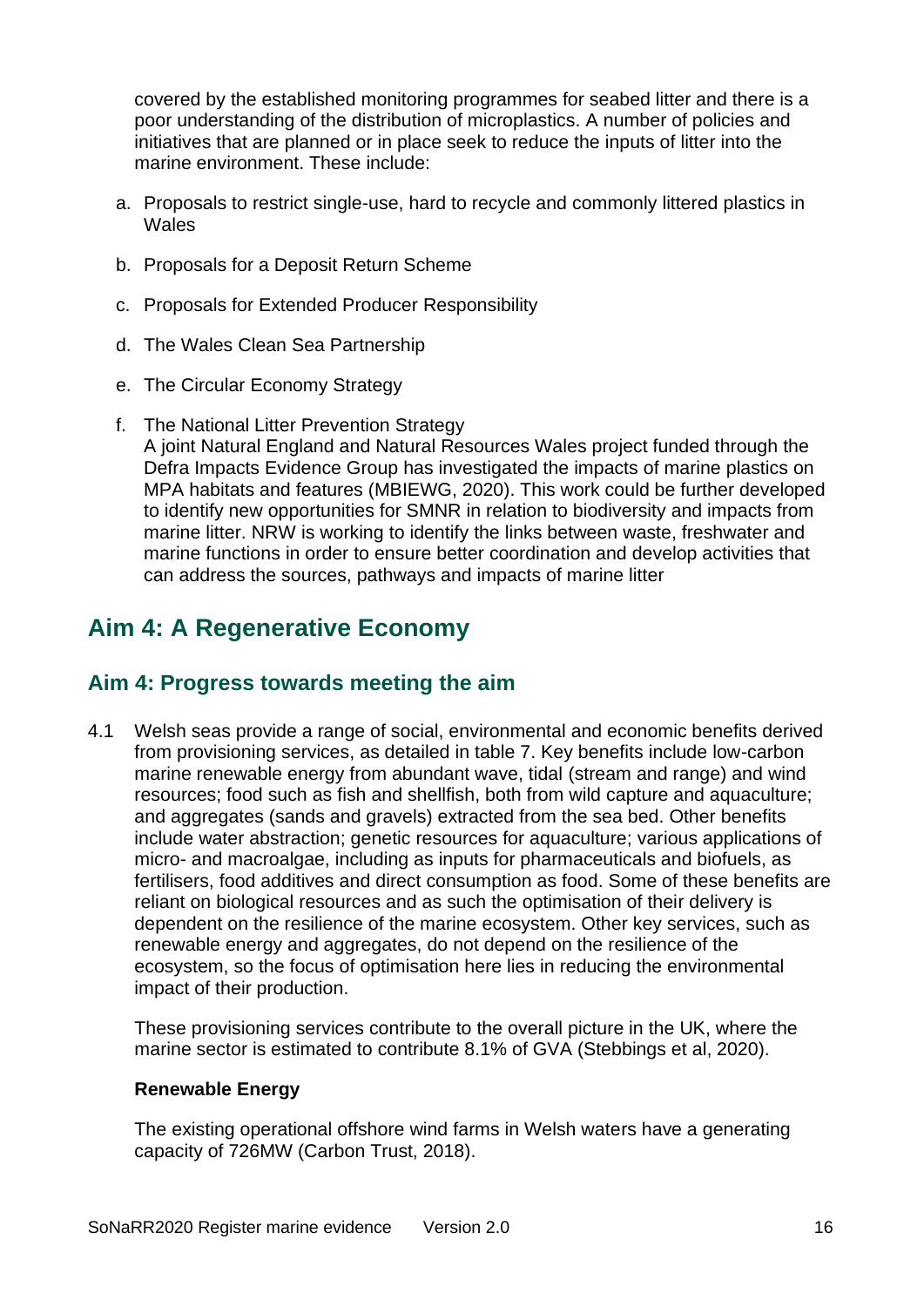Wave, tidal range and tidal stream technologies have the potential to deliver a further 6.4GW of installed capacity, and up to 10GW including the Severn (Marine Energy Wales, 2019).

#### **Fisheries**

In 2018, £3.24m (662 tonnes) of fish and £8.57m (4,539 tonnes) of shellfish (excluding cockles) were landed in Welsh ports by vessels registered in Wales (Seafish, 2020). £0.76m (860 tonnes) of cockles were landed in the NRW managed fisheries in the Dee Estuary and Burry Inlet (Seafish, 2020). There are 440 registered fishing vessels in Wales in 2018, of which 410 are less than 10m in length and 30 are greater than 10m in length. There are an estimated 1,193 fishermen in the Welsh fleet (MMO, 2019).

In 2017, aquaculture operations produced £1.05m of finfish (234 tonnes) and £1.87m of shellfish (1,545 tonnes) (Seafish, 2020). In 2015, aquaculture supported approximately 23 full time equivalent staff across Wales and provided over £3.5 million GVA

#### **Marine aggregates**

47% of sand and gravel sold in Wales is from the marine environment, with 80% of south Wales fine aggregate demand being met from marine sources (Welsh Government, 2020).

4.2 Evidence provided in Assessment of SMNR

## **Aim 4: Obstacles remaining to meet the aim**

4.3 Evidence provided in Assessment of SMNR

## <span id="page-16-0"></span>**References: Opportunities for Action and Assessment of SMNR**

Armstrong, S., Hull, S., Pearson, Z., Wilson, R. and Kay, S., 2020. Estimating the Carbon Sink Potential of the Welsh Marine Environment. NRW Evidence Report No. 428, Cardiff.

Austen, MC, Malcolm, SJ, Frost, M, Hattam, C, Mangi, S, Stentiford, G (2011) Chapter 12: Marine. In: The UK National Ecosystem Assessment Technical Report. UK National Ecosystem Assessment, UNEP-WCMC, Cambridge.

Carbon Trust. 2018

Fletcher, S. and Ingwall-King, L. 2017. *The role of marine ecosystem services in the sustainable management of marine resources in Wales: A discussion*. A report for Natural Resources Wales by UN Environment World Conservation Monitoring Centre, Cambridge, UK.

Great Britain Tourism Survey (2018) The Great Britain tourist statistics, 2018. Available: https://gov.wales/great-britain-tourism-survey-2018